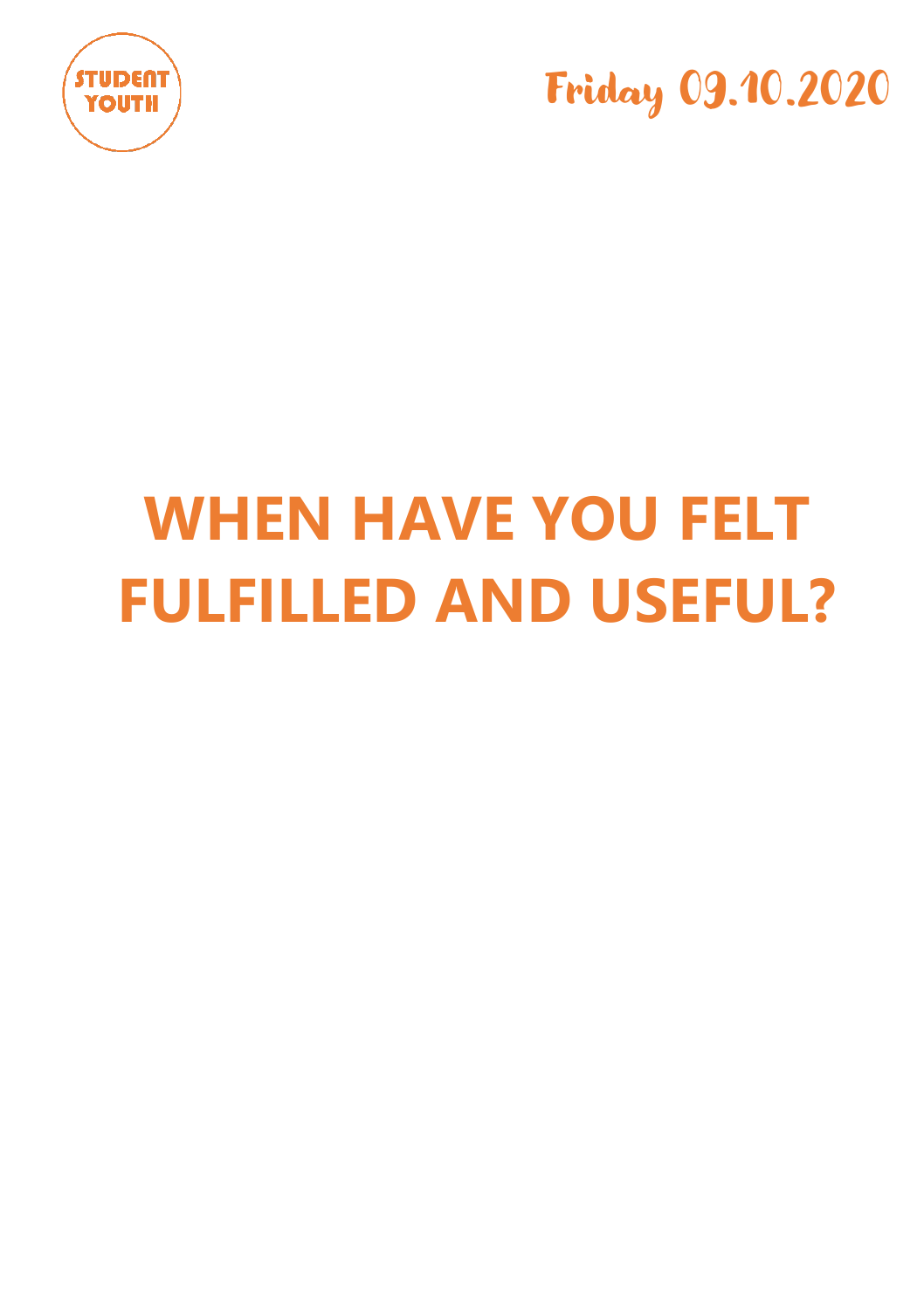

# When have you felt fulfilled and useful?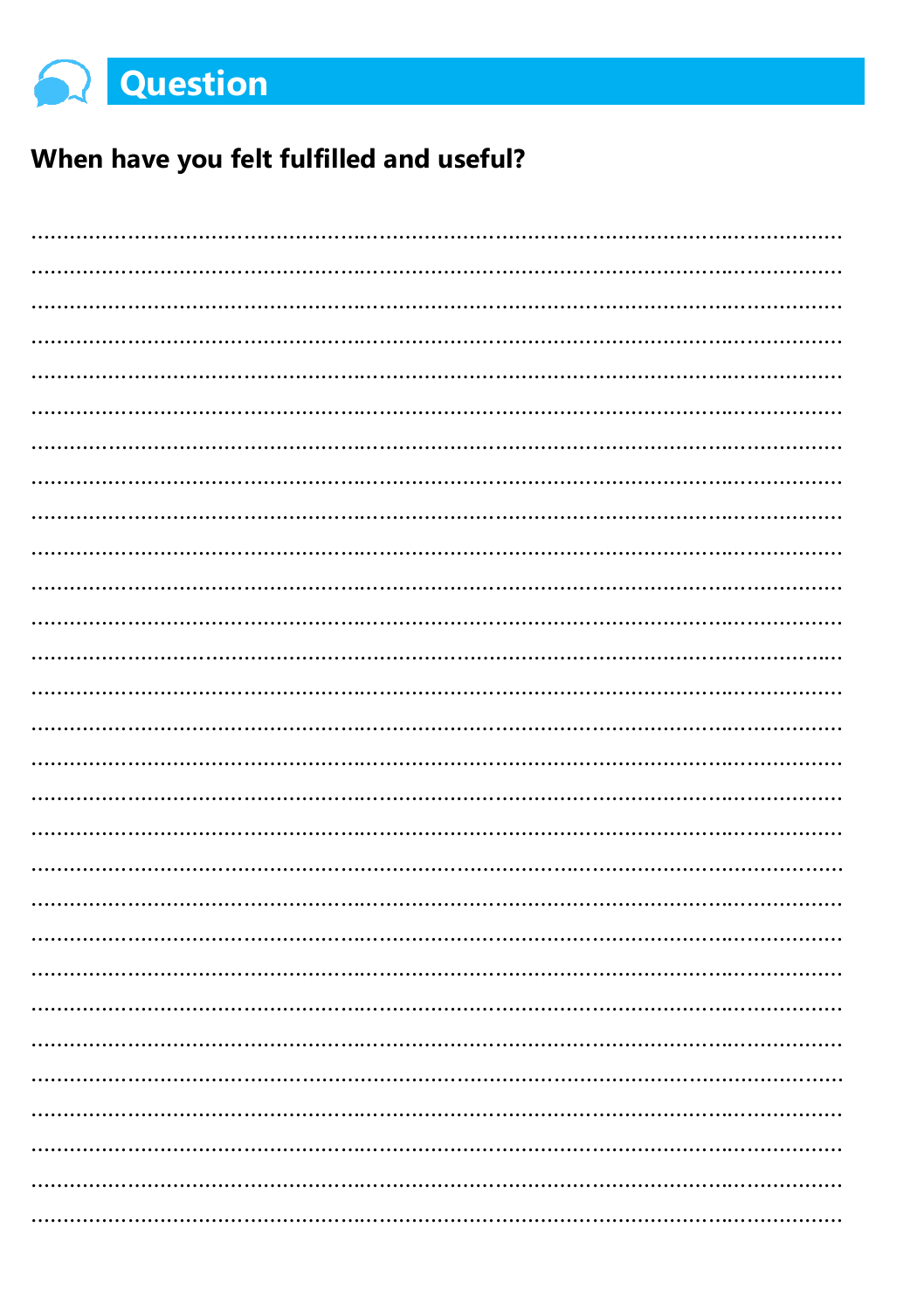To conceive of one's existence as in service to everything: here is the Christian idea of vocation.

The modern conception of life never shows itself so far from the Spirit of Christ as in the whole question of vocation. Today's mentality accustoms us to look to the future with a criterion focused on profit, enjoyment, and comfort.

The road to choose, the person to love, the profession to undertake, the faculty or department in which to enrol… everything is determined by the criterion of absolute utility for the individual.

"How can I make the world work to my advantage? How can I get the most out of everything and everyone?"–these are the criteria dictated by collective wisdom and pragmatism.

The Christian mentality overturns, contradicts, and represses those questions, forcing the exact opposite to the fore: "How can I give myself as I am, serve all things, the Kingdom, and Christ evermore?" This is the only educative criterion for the human personality as redeemed by the light and strength of the Spirit of Christ.

The profound availability of our complete life to the service of all things is also extremely important for understanding what it is we are called to carry out, for understanding our personal vocation. What I must do, what I must be–my vocation–does not normally emerge as a specific command, but as a suggestion, a proposal, an invitation. Vocation, which is the meaning of one's life, introduces itself more as a glimpse of a possibility than as something absolutely inevitable. The more difficult the task to be accomplished the truer this is.

In its purest and most evocative aspect, awareness is the most discreet cue: it is inspiration. Thus one confirms one's personal worth by readily agreeing to the subtlest of possibilities.